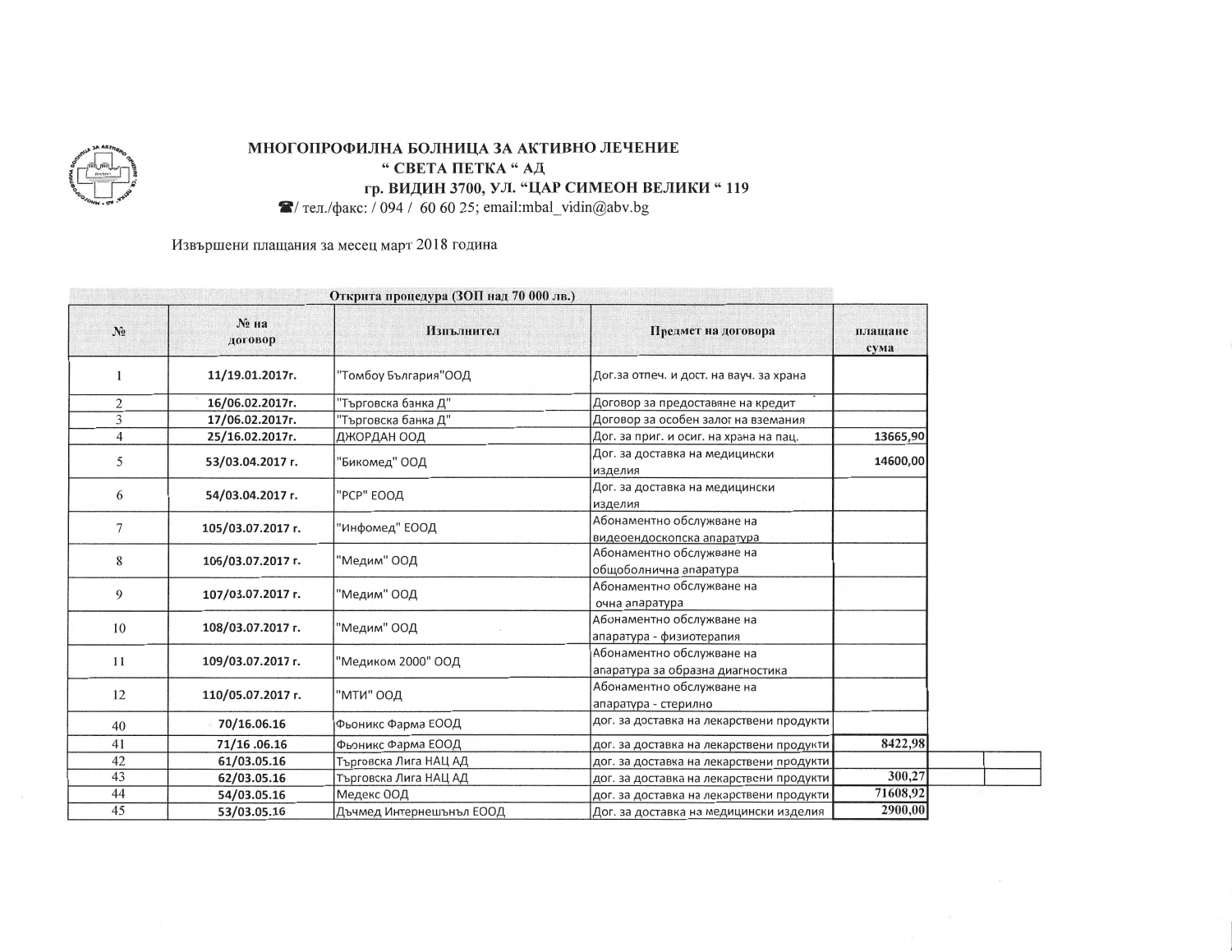| 46    | 58/03.05.16         | Соломед ЕООД                | дог. за доставка на лекарствени продукти |          |
|-------|---------------------|-----------------------------|------------------------------------------|----------|
| 47    | 64/03.05.16         | Етропал Трейд ООД           | Дог. за доставка на медицински изделия   | 8036,00  |
| 57    | 117/16.08.2017 г.   | "Ридаком" ЕООД              | ЗОП "Консумативи и реактиви"             |          |
| 58    | 118/16.08.2017 г.   | "Софарма Трейдинг" АД       | ЗОП "Консумативи и реактиви"             | 58938,66 |
| 59    | 119/16.08.2017г.    | "Агарта - ЦМ" ЕООД          | ЗОП "Консумативи и реактиви"             |          |
| 60    | 120/16.08.2017 г.   | "Аквахим" АД                | ЗОП "Консумативи и реактиви"             |          |
| 61    | 121/16.08.2017 г.   | "Алви Мед" ООД              | 3ОП "Консумативи и реактиви"             |          |
| 62    | 122/16.08.2017 г.   | "Хроно" ООД                 | ЗОП "Консумативи и реактиви"             |          |
| 63    | 123/16.08.2017 г.   | "Булмар МЛ" ООД             | 30П "Консумативи и реактиви"             | 2586,79  |
| 64    | 124/16.08.2017 г.   | "Медитрейд" ООД             | ЗОП "Консумативи и реактиви"             |          |
| 65    | 125/16.08.2017 г.   | "мти" оод                   | ЗОП "Консумативи и реактиви"             | 2066,40  |
| 66    | 126/16.08.2017 г.   | "Диасистемс" ЕООД           | ЗОП "Консумативи и реактиви"             |          |
| 67    | 128/28.08.2017 г.   | "БУЛ БИО -НЦЗПБ" ЕООД       | ЗОП "Консумативи и реактиви"             |          |
| 68    | 129/28.08.2017 г.   | "Елит Медикал" ООД          | ЗОП "Консумативи и реактиви"             | 2408,60  |
| 69    | 130/28.08.2017 г.   | "Лаб Диагностика" ООД       | ЗОП "Консумативи и реактиви"             | 3864,00  |
| 70    | 131/28.08.2017 г.   | Вега Медикал" ЕООД          | ЗОП "Консумативи и реактиви"             |          |
| 71    | 132/28.08.2017 г.   | "Марвена Диагностика" ЕООД  | ЗОП "Консумативи и реактиви"             |          |
| 72    | 134/29.08.2017 г.   | "Джи Ес Евро България" ЕООД | ЗОП "Ортопедия и хирургия"               | 2082,00  |
| 73    | 135/29.08.2017 Г.   | "Айф Фарма" ООД             | ЗОП "Ортопедия и хирургия"               | 9340,00  |
| 74    | 136/07.09.2017 r.   | "КА - М Медикъл" ЕООД       | ЗОП "Ортопедия и хирургия"               |          |
| 75    | 141/12.09.2017 г.   | "Истлинк България" ООД      | ЗОП "Консумативи и реактиви"             |          |
| 76    | 142/12.09.2017 г.   | "Елта 90М" ООД              | ЗОП "Консумативи и реактиви"             |          |
| 77    | 146/26.09.2017 г.   | "Инфомед" ЕООД              | ЗОП "Кардиология"                        |          |
| 78    | 147/26.09.2017 г.   | "РСР" ЕООД                  | ЗОП "Кардиология"                        | 980,96   |
| 79    | 148/26.09.2017 г.   | Вега Медикал" ЕООД          | ЗОП "Кардиология"                        |          |
| 80    | 149/26.09.2017 г.   | "Софарма Трейдинг" АД       | 3ОП "Кардиология"                        |          |
| 81    | 150/26.09.2017 r.   | Екос Медика" ООД            | ЗОП "Кардиология"                        |          |
| 82    | 156/06.10.2017 r.   | "Б. Браун Медикал" ЕООД     | 3ОП "Кардиология"                        |          |
| 83    | 157/06.10.2017 г.   | "Новимед Кардио" ЕООД       | ЗОП "Кардиология"                        |          |
| 84    | 182/01.12.2017 r.   | "Петрол Инвест" ЕООД        | ЗОП "КПГ"                                |          |
|       | РД-19-11/28,03,2018 | Диагностик Имиджинг ООД     | дог. за доставка на лекарствени продукти |          |
| 85    |                     |                             |                                          | 4440,00  |
|       |                     |                             |                                          |          |
|       | № на                |                             |                                          |          |
| $N_2$ | договор             | Изпълнител                  | Предмет на договора                      |          |
| 45    | 18/09.02.2017r.     | Живас ООД                   | Договор за доставка на дезинфектанти     |          |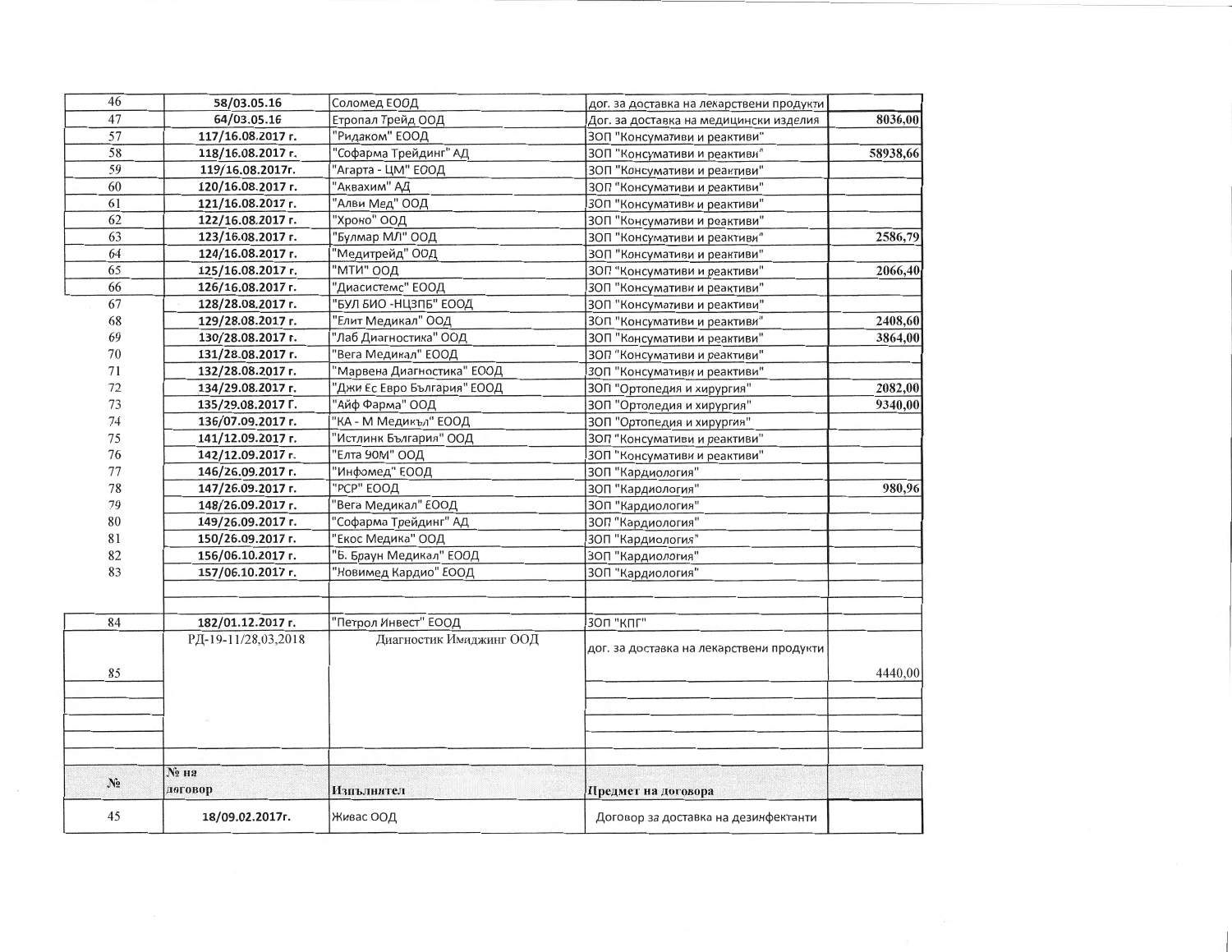| 46 | 19/09.02.2017r.   | Б.Браун Медикал                        | Договор за доставка на дезинфектанти                                                                                       |         |
|----|-------------------|----------------------------------------|----------------------------------------------------------------------------------------------------------------------------|---------|
| 47 | 20/09.02.2017r.   | Хигиенно Медицинска Индустрия" ЕООД    | Договор за доставка на дезинфектанти                                                                                       | 2131,41 |
| 48 | 21/09.02.2017г.   | Дезинфектанти                          | Договор за доставка на дезинфектанти                                                                                       |         |
| 49 | 31/09.03.2017 г.  | ДЗИ - ОБЩО ЗАСТРАХОВАНЕ ЕАД            | Дог. за застраховка КАСКО на МПС/СПС/                                                                                      |         |
| 50 | 32/09.03.2017 г.  | Дженерали Застраховане АД              | Дог. за застраховка "Обща гражданска<br>отговорност"                                                                       |         |
| 51 | 33/14.03.2017 г.  | "ЗК Надежда" АД                        | Дог. за застраховка на Професионална<br>отговорност на лечебни заведения,                                                  |         |
| 52 | 34/14.03.2017 г.  | "ЗК Лев Инс" АД                        | Дог. за застраховка "Имущество"                                                                                            |         |
| 53 | 35/14.03.2017 г.  | "ЗК Надежда" АД                        | Дог. за застраховка "Отговорност на<br>ръководители, директори и членове на<br>управителни и надзорни съвети"              |         |
| 54 | 40/22.03.2017г.   | ОЗК - Застраховане АД                  | Дог. за задължителна застраховка<br>"Гражданска отговорност на<br>автомобилистите собственост на МБАЛ<br>"Света Петка" АД" |         |
| 55 | 41/22.03.2017 г.  | ЗАД "Армеец" АД                        | Дог. за застраховка "Злополука на<br>местата/лицата в МПС"                                                                 |         |
| 56 | 98/16.06.2017 г.  | "МЛ- България" АД                      | 30П "Отпадъци"                                                                                                             |         |
| 57 | 170/03.11.2017 г. | "Петрол" АД                            | 3ОП "Гориво"                                                                                                               |         |
| 58 |                   |                                        |                                                                                                                            |         |
| 59 | 18/09.02.2017     | Живас оод                              | Дог. за доставка на дезинфектанти                                                                                          |         |
| 60 | 19/09.02.2017     | Б.Браун Медикал                        | Дог. за доставка на дезинфектанти                                                                                          |         |
|    |                   |                                        | Дог. за доставка на дезинфектанти                                                                                          |         |
| 61 | 20/09.02.2017     | Хигиенно медицинска индустрия ЕООД     |                                                                                                                            |         |
| 62 | 21/09.02.2017     | Дезинфектанти                          | Дог. за доставка на дезинфектанти                                                                                          |         |
| 63 | 8A/12.01.2017r.   | Виб Консулт                            | Договор за поддръжка на ОМЕКС                                                                                              |         |
|    |                   |                                        | Дог. за абонаментно обслужване на                                                                                          |         |
| 64 | 59/13.04.2017 г.  | Гама Консулт- Калинкин Прокопов и с-ие | специализиран мед. софтуер                                                                                                 |         |